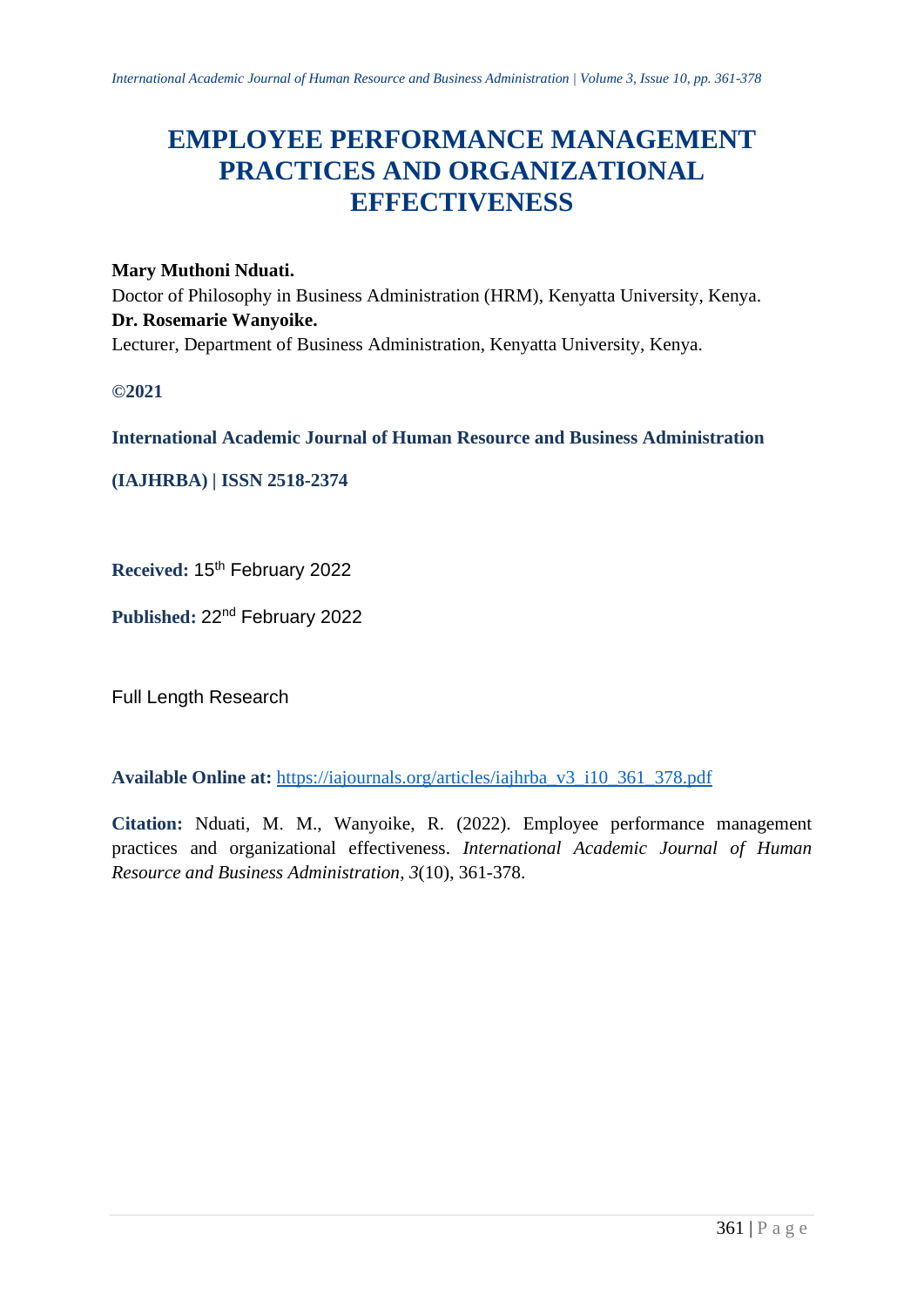### **ABSTRACT**

Employee performance is a key determinant in an organization's success. For an organization to achieve its goals and objectives, employees' involvement, commitment and motivation plays a key role. Literature have revealed a relationship between performance management practices and organizational effectiveness while many studies have been subjective in determining the impact of performance management practices on organizational effectiveness. This study adopted desk review to determine the impact of role clarity and performance review on organizational effectiveness. It is clear from the literature reviewed that there are gaps in explaining the relationship between the two variables. Different scholars have measured performance management practices and organizational effectiveness using different measurements. The literature review carried out also revealed that other factors including; leadership, organizational culture and behaviour, employee engagement, training,

top management commitment, globalization, technological capabilities, resilience capabilities and employees competencies among others affect the effectiveness and use of performance management practices. There is need to examine the interrelation between performance management practices and organizational effectiveness. Managers and supervisors should ensure that deliverables, processes/methods as well as goals and objectives are clear to employees. Role content and scope should be clearly defined to avoid role ambiguity and role conflict. Employees' performance should also be reviewed from time to time to ensure that goals and objectives are continuously being met towards the achievement of organizational effectiveness.

**KeyWords:** Performance management practices, Role clarity, Performance review, Organizational effectiveness, Organizational image, Customer Satisfaction.

#### **INTRODUCTION**

#### **Background of the Study**

Organizational effectiveness covers several and complex performance outcomes that include; customer service, commitment, satisfaction, and organizational performance (Sparrow & Cooper, 2014). In addition to profitability and the financial details, human capital also contributes to the achievement of goals and objectives through constructive use of resources while adjusting to the external environment. Organizational effectiveness is a general notion or idea of how an organization can achieve its goals and objectives (Douglas *et al*., 2021). The need to capture strategies of innovation, globalization of organizational capabilities, processes that are lean, productive, efficient and effective are required and to transform the organization's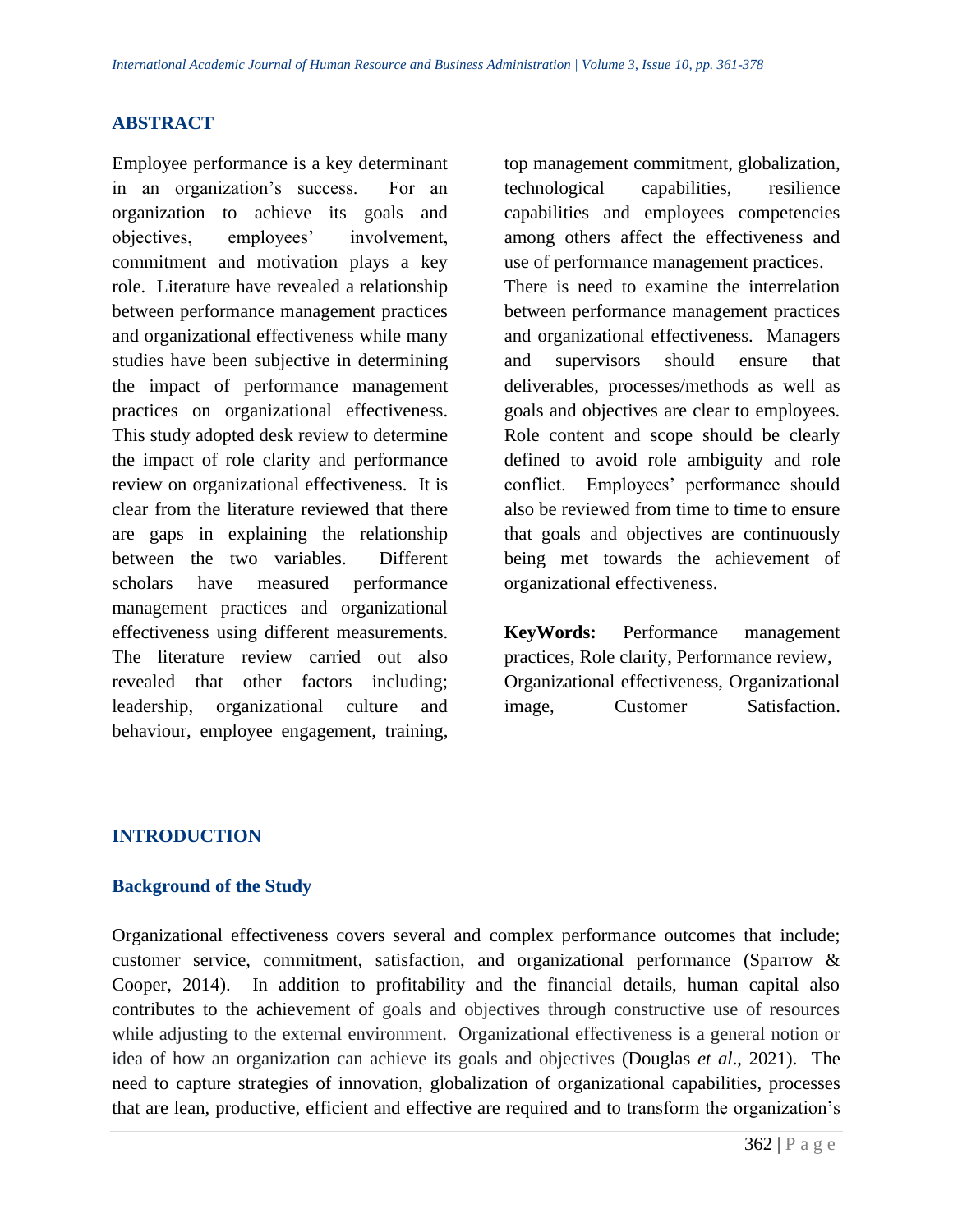focus to one that is customer-centric are some of the complex performance drivers that organizations are facing (Sparrow & Cooper, 2014).

It becomes clear from the literature that organizational effectiveness is essentially concerned with assessing an organization's performance based on a variety of criterion. These criterion include financial, social, economic, input, output, productivity and efficiency among others. It is supposed that measuring organizational performance corresponds to assessing organizational effectiveness and that appropriate performance management strategies spur behaviours that contribute to the organization's successful operation and profitability (Upadhaya *et al*., 2014).

In the United Kingdom, in the face of ever-changing market conditions, the value of resilience capabilities established via specialized Human Resource Practices was put to test and Bustinza *et al*., (2016) argued that in addition to the ability to use technology, HRPs that promotes flexibility in organizations are required to implement technical transformation successfully. The study's findings emphasized the relevance of HRPs in promoting resilience, which aids businesses in adjusting to change and as a result improving organizational effectiveness.

In Nigeria, Sule-Dan & Ilesanmi (2015) studied the impact of organizational discipline on organizational effectiveness in the public sector, with an emphasis on the Nigeria Customs Service, whereby the study's main aim was to see if there was a link between discipline and people performance and effectiveness. The study measured organizational effectiveness using; carefulness in selection of employees, existence of an effective motivational system, necessary rules and regulations, awareness that rules will be enforced.

In a study carried out in Kenya, Kuria & Mose, (2019) looked into the effects of green human resource management methods on universities' organizational effectiveness. The study measured organizational effectiveness using employee satisfaction, employee organizational commitment, environmental productivity and sustainability and employee loyalty. This study aimed at establishing the link between managing employee performance and organizational efficiency. The study will measure performance management practices using role clarity and employee performance reviews while organizational effectiveness will be measured using customer satisfaction and organizational image.

### **Organizational effectiveness**

Organizational effectiveness refers the extent to which a firm achieves its specified goals with the resources and means available without putting undue burden on its members. Effectiveness is primarily concerned with the values and activities of the human side of the company. It is an individual's ability to achieve a specific goal within the timeframe allocated for the task (Sule-Dan & Ilesanmi 2015). Organizational Effectiveness measures the prevalent ideas about what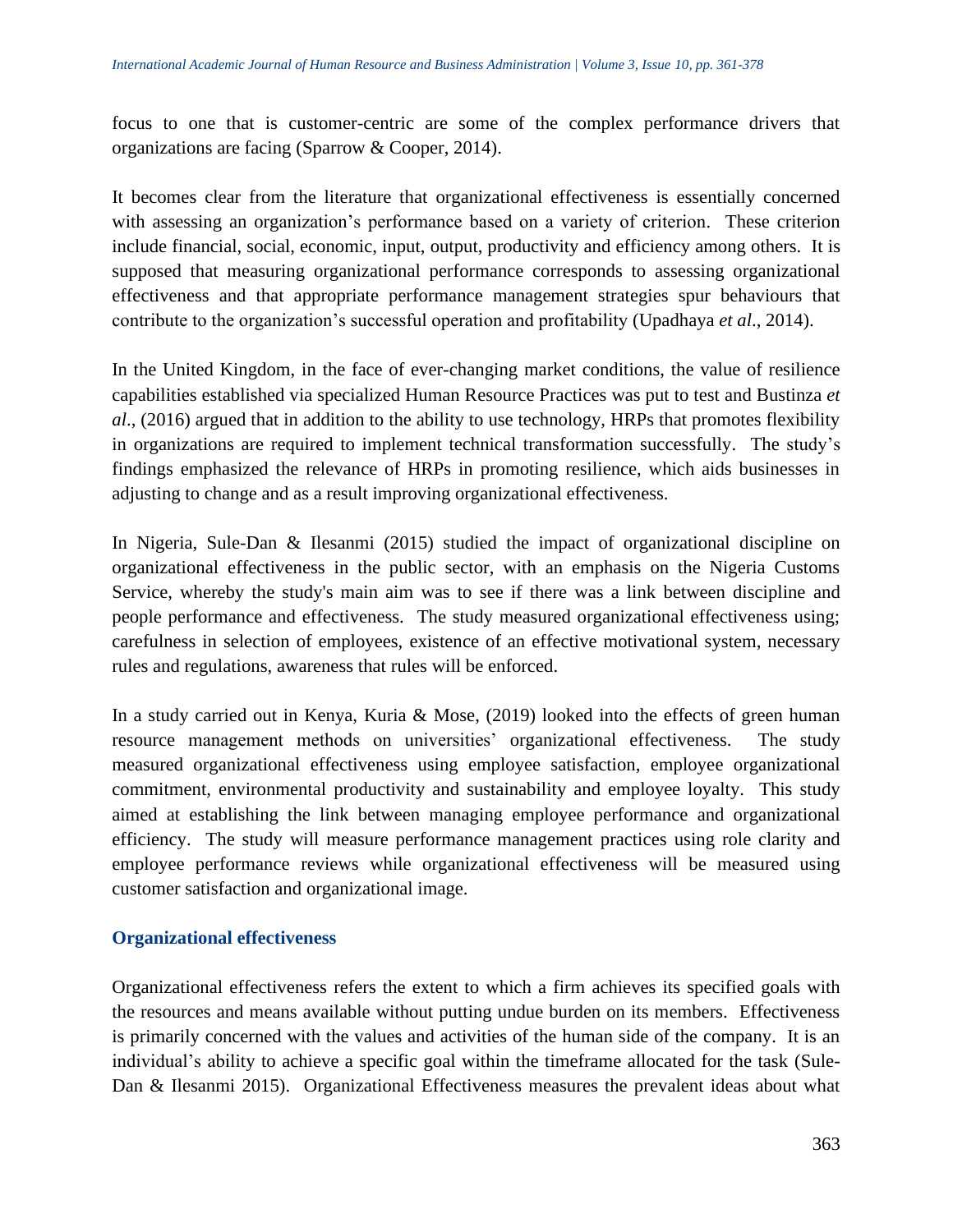enables an organization to accomplish its required results, both the means and the ends (Holbeche, 2016).

(Cameron, 2015), the theory of organizational effectiveness is based on the importance and preferences of evaluators and several definitions have emerged that include; achievement of goals and objectives, acquisition of the needed resources, meeting the stakeholders expectations, high-quality processes, the existence of simultaneous opposites, fostering flourishing and conforming to moral and ethical principles. These definitions have different criteria for measuring effectiveness, but each has a fair claim to being a beneficial strategy to analyzing and achieving worthwhile results.

Delery & Gupta, (2016) studied the different conceptualizations of human capital management methods and organizational efficiency in United States and measured organizational effectiveness using; operating ratio, net profit margin and return on investment. According to the study, Human Resource methods that result in selective hiring of staff, remuneration that is based on performance, and increased employee involvement result in achievement of higher levels of organizational efficiency.

In the finance industry Upadhaya *et al*., (2014) examined performance measurement systems' role in organizational efficiency and deployed; Financial measures (profit, cash flow and return of investment); Non-financial indicators such as customer satisfaction, employee motivation, quality productivity and market share as well as feedback to measure organizational effectiveness.

Bustinza *et al*., (2016) analyzing technological capabilities, resilience capabilities and organizational effectiveness measured organizational effectiveness using; operations and financial results, improvement of business models, dedication for continuous improvement, manufacturing process stability and understanding of customer requirements.

### **Performance Management Practices**

Rao, (2016) defined Performance Management as "doing everything necessary to consistently improve the performance of every employee in respect to his or her position, dyad, team, and the entire company in the context of the organization's short and long term goals." PM identifies and measures both individual and team performance and continuously develops while marching performance with the strategic objectives of the firm (Aguinis, 2019). In regard to all of the organization's activities, performance management can also be defined as a plan that considers the human resource style, culture, communication systems and policy in an organization. The nature of the strategy is dictated by the organizational setting and may vary across companies (Armstrong & Baron, 2014).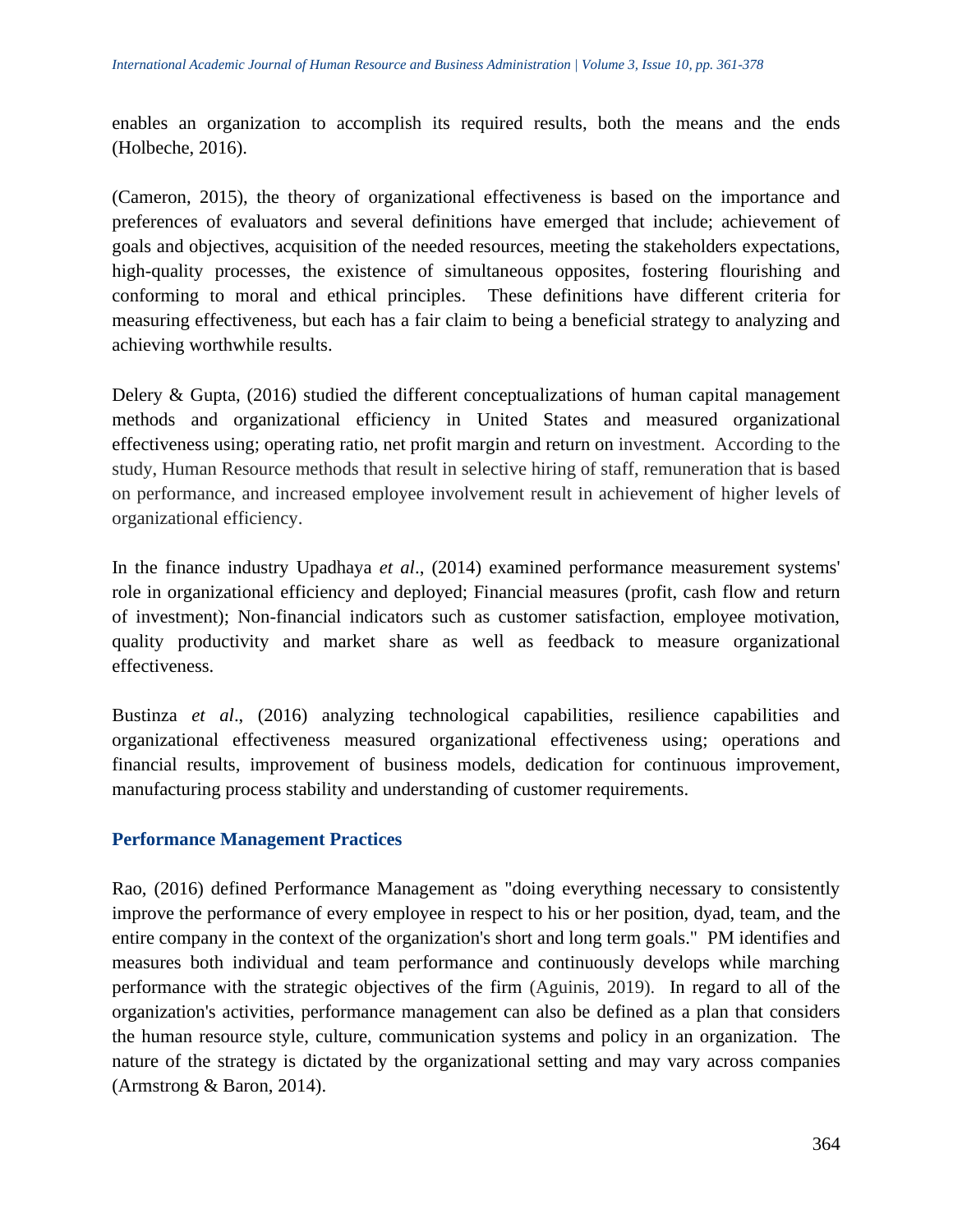(Saunila *et al*., 2015) studied the performance management's role in the application of reflective work methods and used the following to measure performance management; encouraging reflective discourse, making reflective work practices visible, fostering a positive measurement culture, incentivizing employees to apply reflective work practices through remuneration and rewards as well as establishing goals at all levels of the business.

Jena, (2020), the most crucial step toward operational efficiency and organizational performance is role clarification.. It includes responsibilities and authority, as well as the task's substance, work technique, operational priority, and timelines facilitating work alignment in a team and enhancing process efficacy and cross functional dependency. Zheng *et al*., (2016) sought a theoretical grasp of role clarity on supervisor satisfaction trends, as well as leadership traits that act as a brake on the trajectories; interpersonal fairness and feedback on supervisory development. The study found fairness among people and equality as well as supervisor development feedback influencing the effect of too much role clarity. An asymptomatic trajectory was represented with low moderators, and a high role clarity was displayed by a symptomatic trajectory when the moderators were high.

Perceived role clarity was found to have a positive relationship with work place engagement inherent drive, and creative work practices, with another bootstrap analysis that revealed motivation that comes from within and job participation mediating the effect of recognized role clarity on work habits that are novel (Kundu *et al*., 2019).

According to Hart, (2018), Performance reviews vary from one organization to the next and performance reviews are employed to promote performance in certain settings, compliance and juridical needs in others, and talent development. Lack of feedback makes performance appraisals fail in establishing a strong argument for a change, chasing a target, or maintaining the status quo. (Farris *et al*., 2011) described and illustrated an implementation of a well-thoughtout strategy to examine and enhance the process of evaluating an organization's performance metrics, with an approach that generates input that is relevant and can be acted upon for leadership to increase the effectiveness of the performance assessment review method.

### **Statement of the Problem**

According to (Kelecic, 2020), customer retention is becoming increasingly vital, especially when economic endeavors are saturated and fresh customers are few. Obtaining and possessing customers depends on how customer's perceive the value of products and services. Customers' perceptions of an organization or its services are based on cost, benefits, social psychology and quality. Customers remain royal if they perceive the value of products and services positively. Customer loyalty enables organizations to gain competitive advantage. According to studies, getting an additional client is five times as much than keeping the current one, and recovering a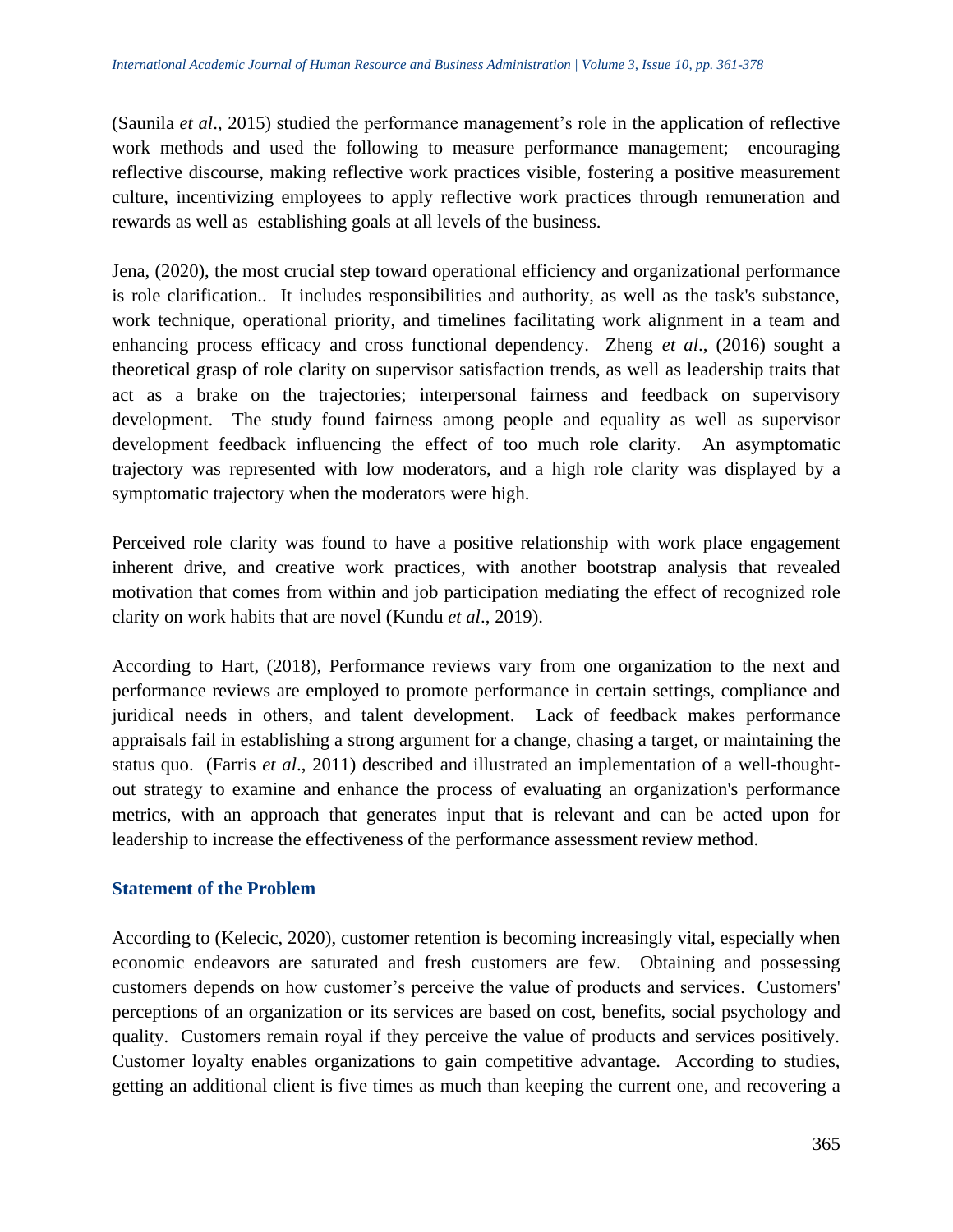lost customer is 50 to 100 times more expensive (Zietsman *et al*., 2019). Recognizing customers' needs to reduce rates at which customers migrate and aiming at establishing alliances that lead to long lasting customer allegiance is thus the most difficult task for businesses.

Although the phrase "image" is commonly used to denote an organization's overall perception, most studies have mainly focused on how external audiences perceive the organization. Improved monetary and non-monetary outcomes of organizations, particularly through enhancement of employee contentment, identity, dedication, attachment to work, outlook on conduct outside one's role, and employee performance, all influence profitability (Rho *et al*., 2015). According to studies, a favourable image aids firms in gaining a competitive edge and developing higher brand equity in the workplace, resulting in the recruitment of highly talented and qualified personnel as well as investors (Myrden & Kelloway, 2015).

The impact of knowledge management and operating efficiency, employee capacity, and management of performance was investigated by Tan & Olaore, (2021). The study discovered a link between knowledge management and efficacy, processes, job performance, and management performance, implying that knowledge management has a wide spread effect since it impacts and influences the efficacy and efficiency of all employees at all levels.

This study will assess whether there is a link between performance management techniques and the effectiveness of an organization. Indicators for performance management practices for this study are role clarity and employee performance review while organizational effectiveness will be measured using customer satisfaction and organizational image.

The current study will use performance management practices (independent variable) and organizational effectiveness (dependent variable) as per: Upadhaya *et al*., (2014) in a study that investigated the role of performance assessment systems in organizational efficiency particularly in the sector of financial services in an emerging economy; Delery & Gupta, (2016) Alternative concepts and principles of the association systems of HRM practices and organizational effectiveness in Motor Carrier Industry in the United States and Tan & Olaore, (2021) who assessed the impact of knowledge management and operational effectiveness, employees' output, and management performance in Turkey's Banking sector.

# **Objectives of the Study**

# **General Objective**

The General objective of the study was to determine the effect of performance Management practices on organizational effectiveness. This was supported by the following objectives;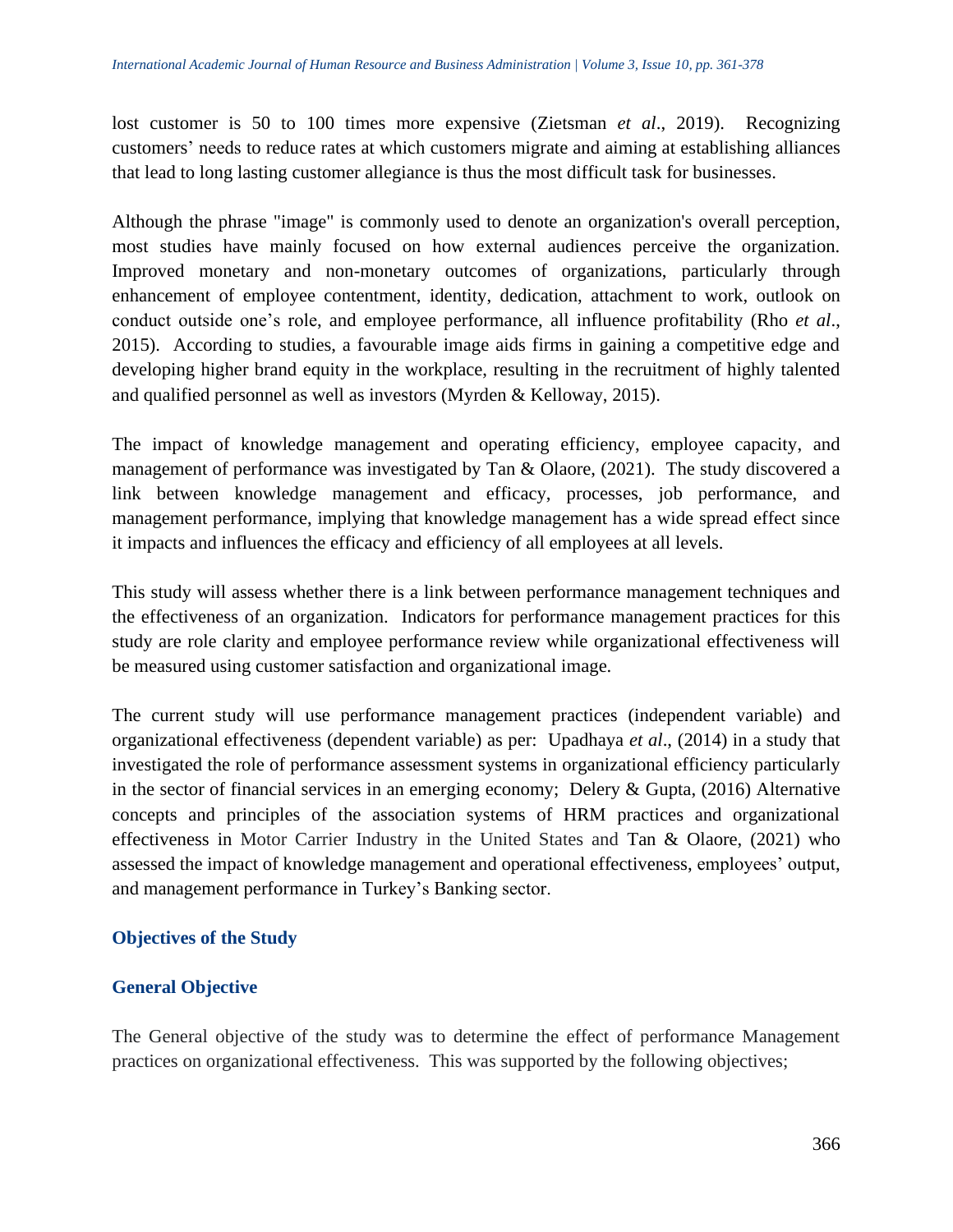# **Specific Objectives**

The specific objectives of the study are;

- i) To establish the effect of role clarity on organizational effectiveness.
- ii) To assess the effect of performance review on organizational effectiveness.

### **Research Questions**

Drawing from the proposed conceptual framework, the study pursues to address the following research questions;

- **HO1**: What is the effect of role clarity on organizational effectiveness?
- **HO2**: What is the effect of performance review on organizational effectiveness?

### **LITERATURE REVIEW**

### **Introduction**

The researcher conducted a literature review related to organizational effectiveness and performance management practices as offered by a number of academics, researchers, analysts, theorists, and authors. The Section discusses; theoretical literature review, theoretical structure, empirical review and conceptual framework.

### **Theoretical Literature Review**

### **Resource based view theory**

Resource Based-View (RBV) was introduced by Penrose (1959) and states that a firm is a combination of both physical and human assets that are joined within an organizational system. According to Gottschalk & Solli-Sæther, (2005). RBV theory is concerned with two points; one, that a resource must now be limited, hard to replicate or imitate, non-replaceable, and inaccessible in component markets in order to create a competitive edge (McIvor, 2008) and two; the performance of a company is determined by its resources (Gottschalk & Solli‐Sæther, 2005). The RBV structure is often used in describing how businesses or group members can gain and maintain a distinct competitive benefit by utilizing a diverse resource base. The RBV concept was used, with a particular emphasis on how expertise and resources of a company can be developed to influence performance (Kamyabi & Devi, 2012) and focuses on the effective utilization and assigning of assets, as well as the establishment of resource-based essential skills and the resulting in an edge in the industry (Prior, 2003). Resources and capabilities are emphasized by RBV as the source of competitive advantage. The RBV theory proved extremely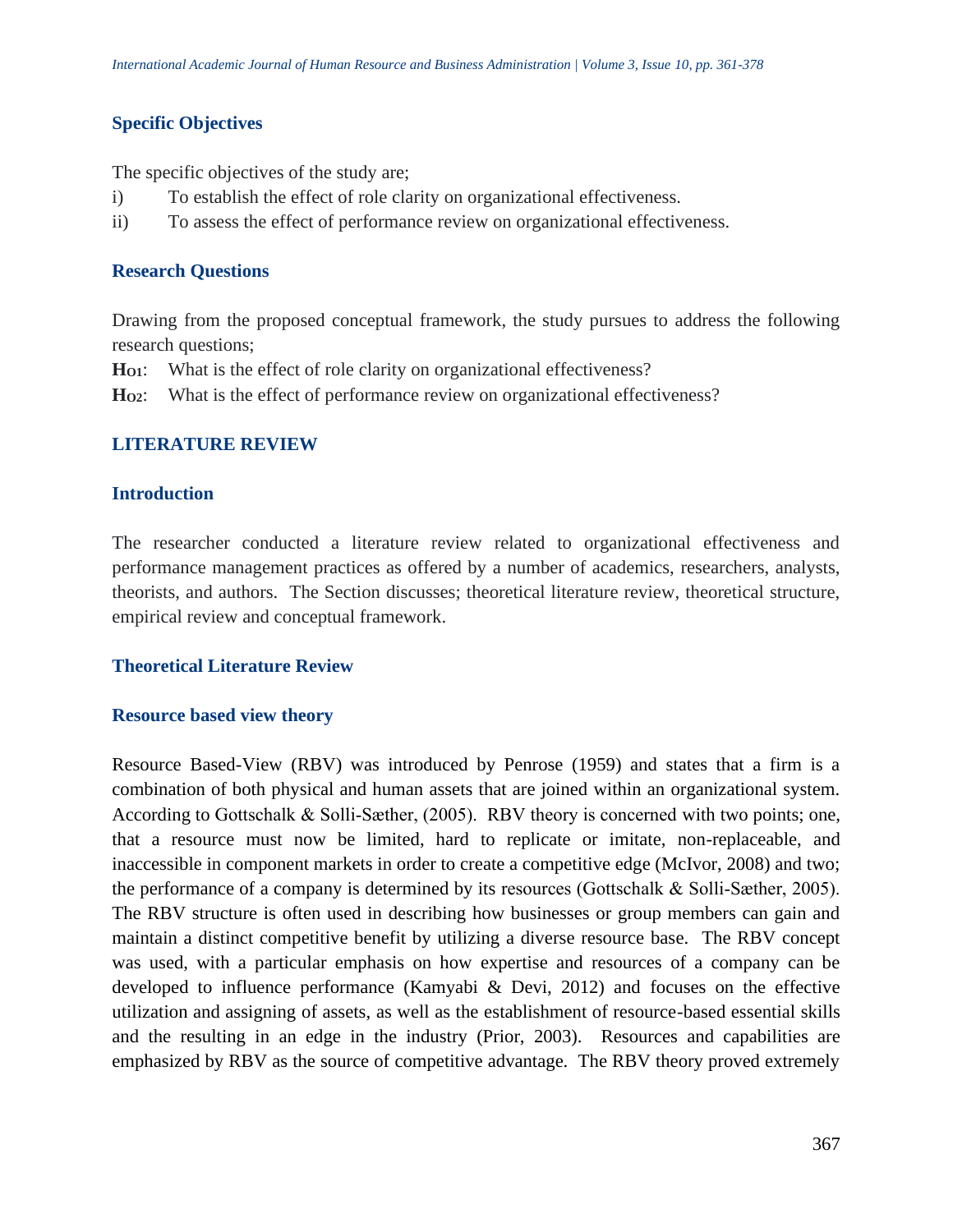useful in assessing an organization's ability to absorb, integrate, and use resources that are both useful and effective in order to compete in today's dynamic world.

## **Expectancy Theory**

Proposed in 1964 by Victor Vroom, the expectancy theory asserts that people will engage in behaviors that they believe will result in desirable results. People alter their behavior in ways that are most likely to lead them to these objectives. Expectancy theory asserts the thought of managing performance, as it is considered that prospects about upcoming occurrences influence performance (Salaman et al, 2005). Employees may lower their expectations regarding the link between their performance and the desired outcomes if they fulfil specific commitments to an organization but do not achieve promised consequences (such as promotions or pay hikes) and as a result may opt to behave differently. Employees may also change their judgments about the worth of such results and engage in different behaviours if the outcomes are not as gratifying as expected. Expectancy hypothesis explains the extent to which an endeavour is tied directly to performance, and that performance leads to benefits and the rewards provided are worthwhile (Purvis et al., 2015).

### **Theoretical Framework**



### **Empirical Literature Review**

In this section, the scholar summarizes the empirical, conceptual and contextual gaps of the studies.

(Oyewo et al., 2021) looked into the determinants and effects of using a balanced scorecard (BSC) on the performance of an organization in industrial production companies. The study used the following aspects to measure the drivers of balance scorecard usage; Organizational characteristics affecting the degree of adoption of BSC; the use of BSC and the rate at which it is adopted and benefits of BSC usage in enhancing organizational effectiveness. In this study, a survey research design was adopted to obtain data from 300 manufacturing organizations' carried out on senior accounting/finance staff via structured questionnaires. The data was analyzed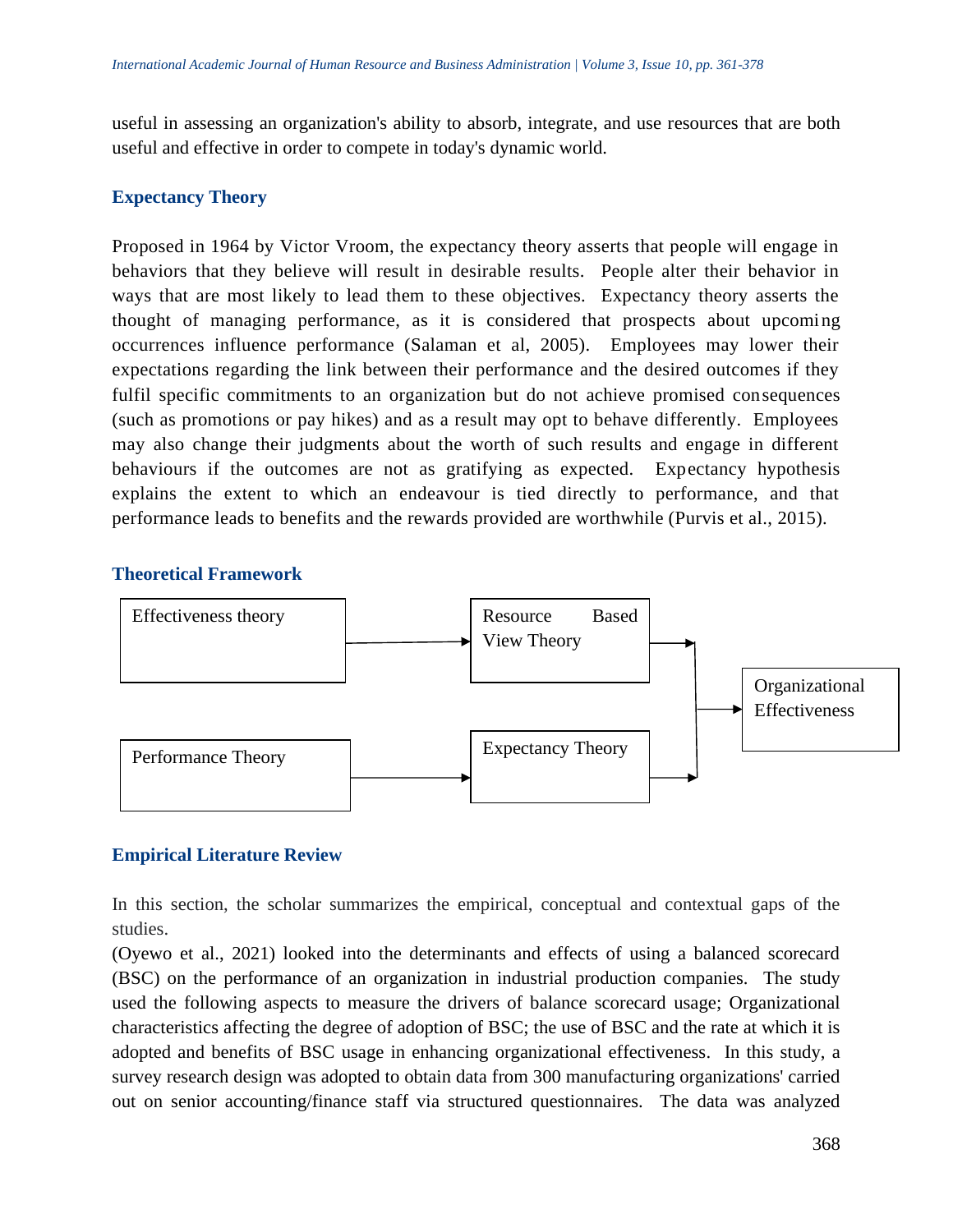using structural equation modelling, discriminant analysis and binary logistic regression analysis. The study discovered that connection to a foreign body, accessibility of expert skills, and corporate strategy are the three organizational elements that influence BSC usage intensity, with availability of specialist skills being the biggest forecaster. The study also discovered that the necessity for economic steadiness and the relevance of client feedback are the two most powerful predictors of BSC adoption pace.

Through a study of significant data obtained from employees of various United States Federal Agencies with a sample size of 392,752 and a response rate of 46.8%, Lee (2017) studied if and also how multiple characteristics of long-term leadership impact on organization's efficacy. To assess the effectiveness of the organizations, the study used; employees' overall satisfaction, intrinsic motivation and macro-level effectiveness which considered skill level, overall quality of work, job relevance knowledge and skills as well as agency success in accomplishing it's mission to measure organizational effectiveness. The findings showed that techniques of longterm leadership accounted a large amount of variation in many areas of organizational efficiency, with several aspects of long-term governance having varying degrees of influence on various aspects of organizational effectiveness. The study used survey research design and analyzed data using SPSS, multiple regressions while data was collected using survey questionnaire.

In the Ghanaian banking sector, Otoo (2019) investigated the mediating role played by employee skills in the link between human resource development (HRD) methods and success of the organization. The study used the competing values approach, strategic constituency approach, system resource approach, and goal attainment approach to assess organizational performance. A cross-sectional study approach was used with a designed questionnaire constructed for primary data collection in two commercial banks, which were sampled purposively. The study discovered that HRD practices have an impact on organizational success via influencing employee competencies, and that employee abilities serve as a mediator among HRD methods and organizational efficiency. The study targeted 800 respondents and received back 550 responses which accounts to (69%).

Carol and Florah (2019) evaluated the significance of performance management techniques on staff output at the State Department of Labor in Nairobi, Kenya, and measured performance management practices using employee appraisal and performance feedback. The study used well-ordered questionnaires for primary data collection, from a target population of 278 respondents that were identified using random stratified sampling method. With a sample size of 68 respondents the study achieved a 67.6% response rate. Regression analysis, means, percentages and standard deviation were used to analyze the data. Employee productivity was found to have a substantial affirmative association linking employee appraisal and feedback on employee performance.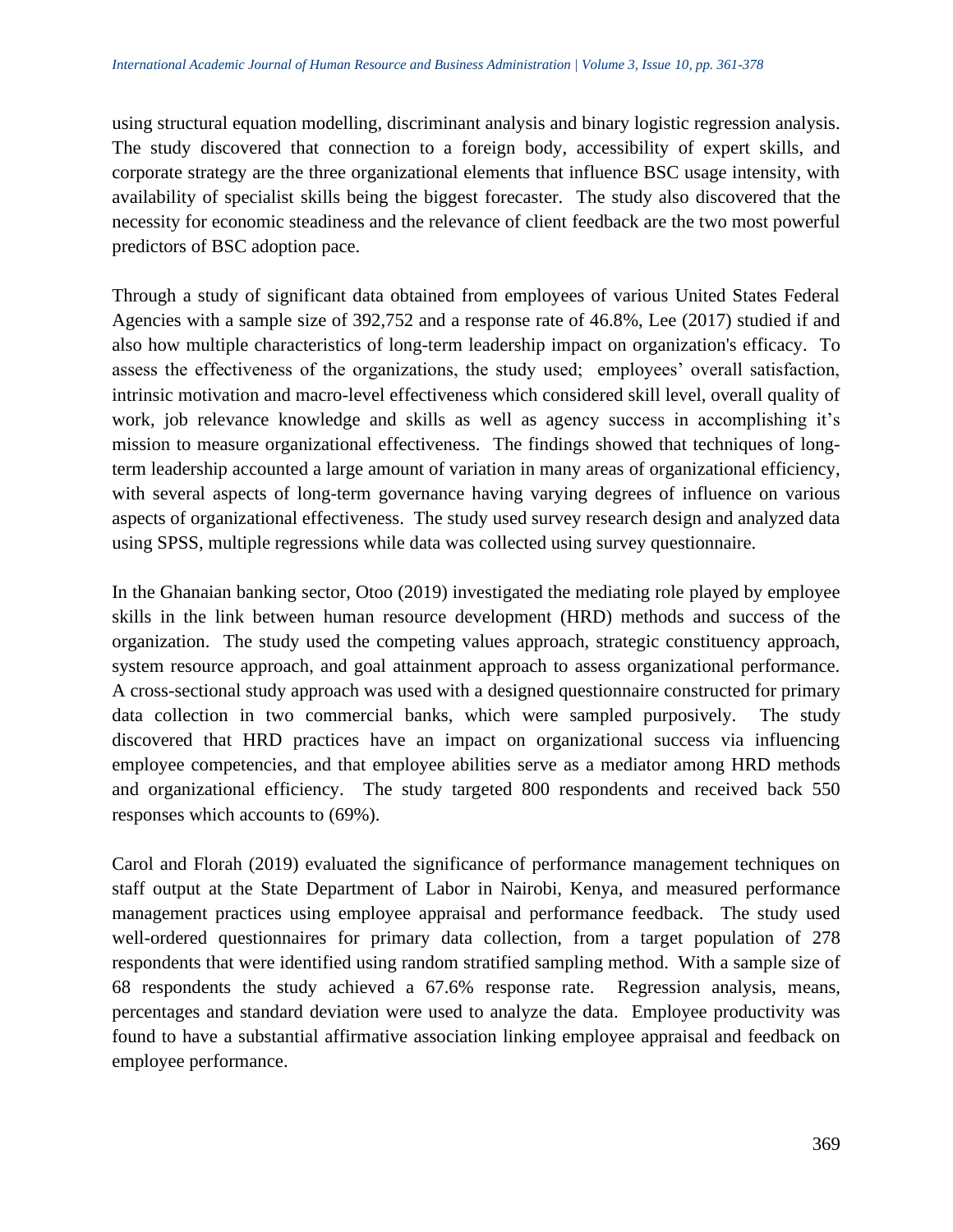Dayarathna et al. (2019) examined the managerial implications of high performance work systems (HPWS) strength, as well as the effect of political, economic, cultural, and technical factors on HPWS conceptualization in Sri Lanka's finance sector. Personnel, contribution and engagement, skills development, and performance evaluation, remuneration, and concern, HPWS benchmarking and distinctive practices were used in the study in the assessment of organizational effectiveness. The research was qualitative, and it used an exploratory research design using a collection of data strategy that was based on a case study, as well as the analysis of archival data and semi-structured interviews. Data was collected from a sample of 3 privately owned licensed banks. According to the findings, a solid HPWS, which results in a favorable attitude environment in the workplace, is required to achieve positive organizational effectiveness outcomes.

Through an assessment of small and medium-sized IT organizations in India, Thangavelu and Sudhahar (2017) studied the relationship between employees' role clarity, performance feedback, and employees' perceptions of their performance. The study used the Job Satisfaction dimension (job clarity, role conflict, and role content), as well as the performance feedback dimension and employee opinion of performance, to assess role clarity. Explanatory research design was employed and data was gathered from 553 respondents using self administered validated questionnaire and used Z-test and Chi-test to quantitatively analyse data. A considerable relationship between role clarity, performance feedback, and employee happiness in terms of performance perception was found. In addition, a substantial link was discovered between performance feedback and employee perceptions of their performance. There was also a substantial association between the employee's age, experience, and performance evaluation.

Lugalia, (2011) in a study carried out at Kenya Sugar Board in Nairobi examined employee performance management practices. Descriptive research design was employed as well as a case study using primary data collected through personal interviews. Performance management practices were assessed using; performance agreements, Performance reviews, employee development, rewards, training and development, and career planning. According to the findings, employee performance management strategies are used to improve the performance of individuals and teams, ultimately enhancing the total organization's performance by achieving key strategic goals. Employees were involved in creating and owning objectives, and annual appraisals were conducted, according to the findings, while training and development addressed needs assessment.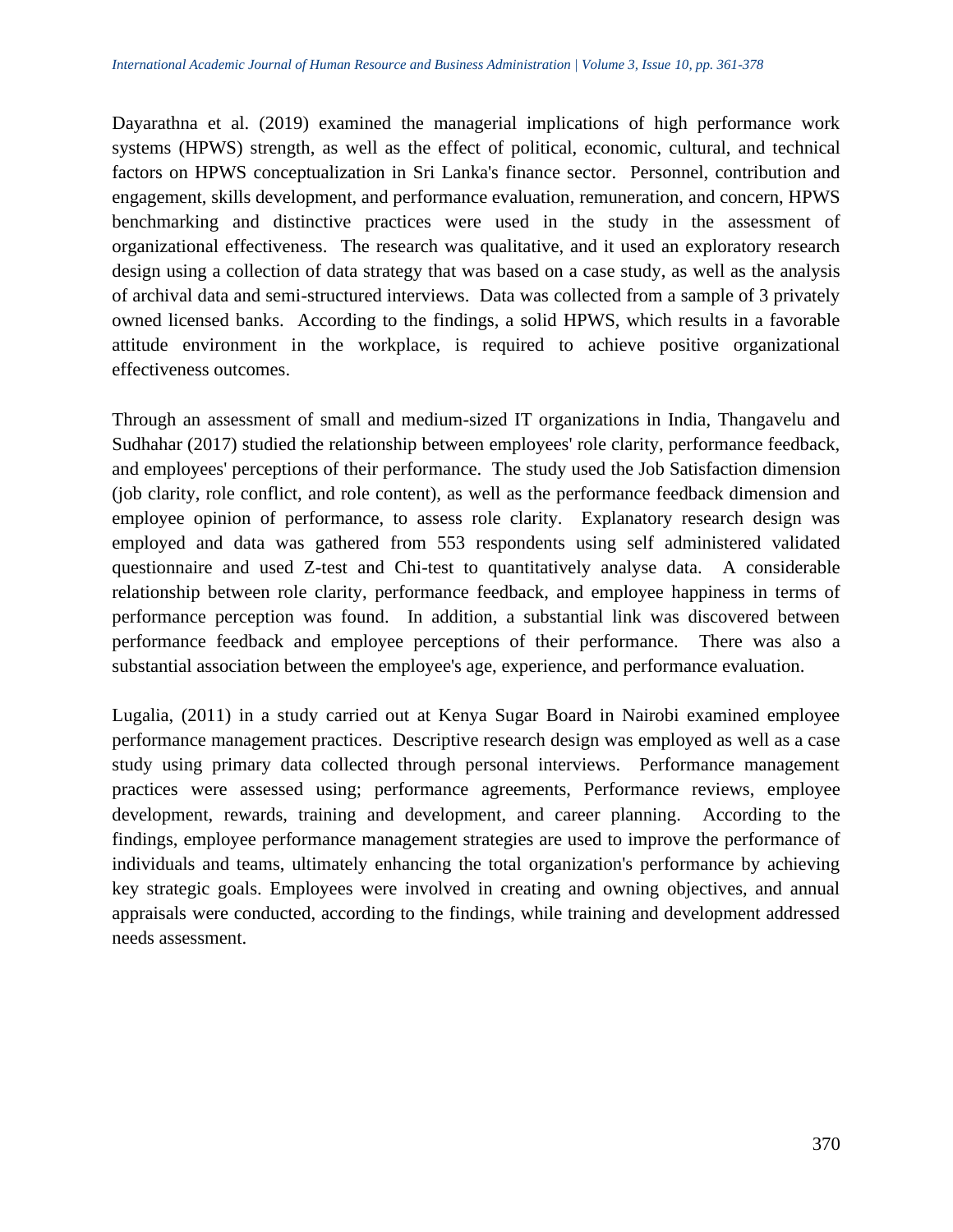|    | <b>Author</b>                        | <b>Focus</b>                                                                                                                                                             | <b>Variables</b> used                                                                                                                                                                                                                                               | <b>Research</b>                                                                                                                                                                                               | <b>Findings</b>                                                                                                                                                                                                                                                                                                            |
|----|--------------------------------------|--------------------------------------------------------------------------------------------------------------------------------------------------------------------------|---------------------------------------------------------------------------------------------------------------------------------------------------------------------------------------------------------------------------------------------------------------------|---------------------------------------------------------------------------------------------------------------------------------------------------------------------------------------------------------------|----------------------------------------------------------------------------------------------------------------------------------------------------------------------------------------------------------------------------------------------------------------------------------------------------------------------------|
|    |                                      |                                                                                                                                                                          |                                                                                                                                                                                                                                                                     | Design                                                                                                                                                                                                        |                                                                                                                                                                                                                                                                                                                            |
|    |                                      |                                                                                                                                                                          |                                                                                                                                                                                                                                                                     | employed                                                                                                                                                                                                      |                                                                                                                                                                                                                                                                                                                            |
| 1. | (Oyewo<br>al.,<br><i>et</i><br>2021) | Investigated<br>the<br>motivations<br>and<br>effects of using a<br>balanced scorecard<br>(BSC)<br>on<br>organizational<br>efficiency in Nigerian<br>Industrial companies | Organizational<br>$\bullet$<br>characteristics that<br>influence BSC<br>intensity of use<br>Usage of BSC and its<br>$\bullet$<br>adoption speed<br>The advantages of<br>using a BSC to<br>improve<br>organizational<br>performance                                  | Survey<br>$\bullet$<br>research<br>design<br>Structured<br>questionnaire<br>Structural<br>$\bullet$<br>equation<br>modeling,<br>discriminant<br>analysis, and<br>binary<br>logistic<br>regression<br>analysis | Affiliation with a<br>$\bullet$<br>overseas company,<br>the availability of<br>specialized people, as<br>well as the company's<br>overall strategy are<br>the three<br>organizational<br>elements that<br>influence BSC<br>utilization intensity<br>(strategic pattern)                                                    |
| 2. | (Lee,<br>2017)                       | Investigated whether<br>how<br>and<br>various<br>aspects of long-term<br>leadership influence<br>organization's<br>an<br>effectiveness.                                  | Employees' overall<br>$\bullet$<br>satisfaction<br>Intrinsic motivation<br>macro-level<br>٠<br>effectiveness; skill<br>level, overall quality<br>of work, job<br>relevance knowledge<br>and skills as well as<br>agency success in<br>accomplishing it's<br>mission | Survey<br>$\bullet$<br>research<br>design<br><b>SPSS</b><br>Survey<br>$\bullet$<br>questionnaire                                                                                                              | Sustainable<br>leadership<br>explained<br>practices<br><sub>a</sub><br>large variance in several<br>areas of organizational<br>effectiveness,<br>whereas<br>distinct<br>of<br>parts<br>sustainable leadership had<br>degrees<br>varying<br>of<br>influence<br>various<br>on<br>aspects of organizational<br>effectiveness. |
| 3. | (Otoo,<br>2019)                      | relationship<br>The<br><b>HRD</b><br>between<br>practices<br>and<br>organizational<br>efficiency<br>the<br>and<br>mediating<br>of<br>role<br>employee<br>competencies    | Methodology for<br>$\bullet$<br>achieving objectives<br>The use of system<br>resources<br>Strategic constituency<br>approach<br>Competing values<br>$\bullet$<br>approach                                                                                           | Cross-<br>$\bullet$<br>sectional<br>study design<br>Structured<br>questionnaire                                                                                                                               | HRD methods have<br>effect<br>an<br>on<br>organizational<br>efficiency<br>through<br>their impact on staff<br>competencies,<br>and<br>staff<br>competencies<br>were found to mediate<br>association<br>the<br><b>HRD</b><br>between<br>methods<br>and<br>organizational                                                    |

# **Summary of the gaps in Empirical Review**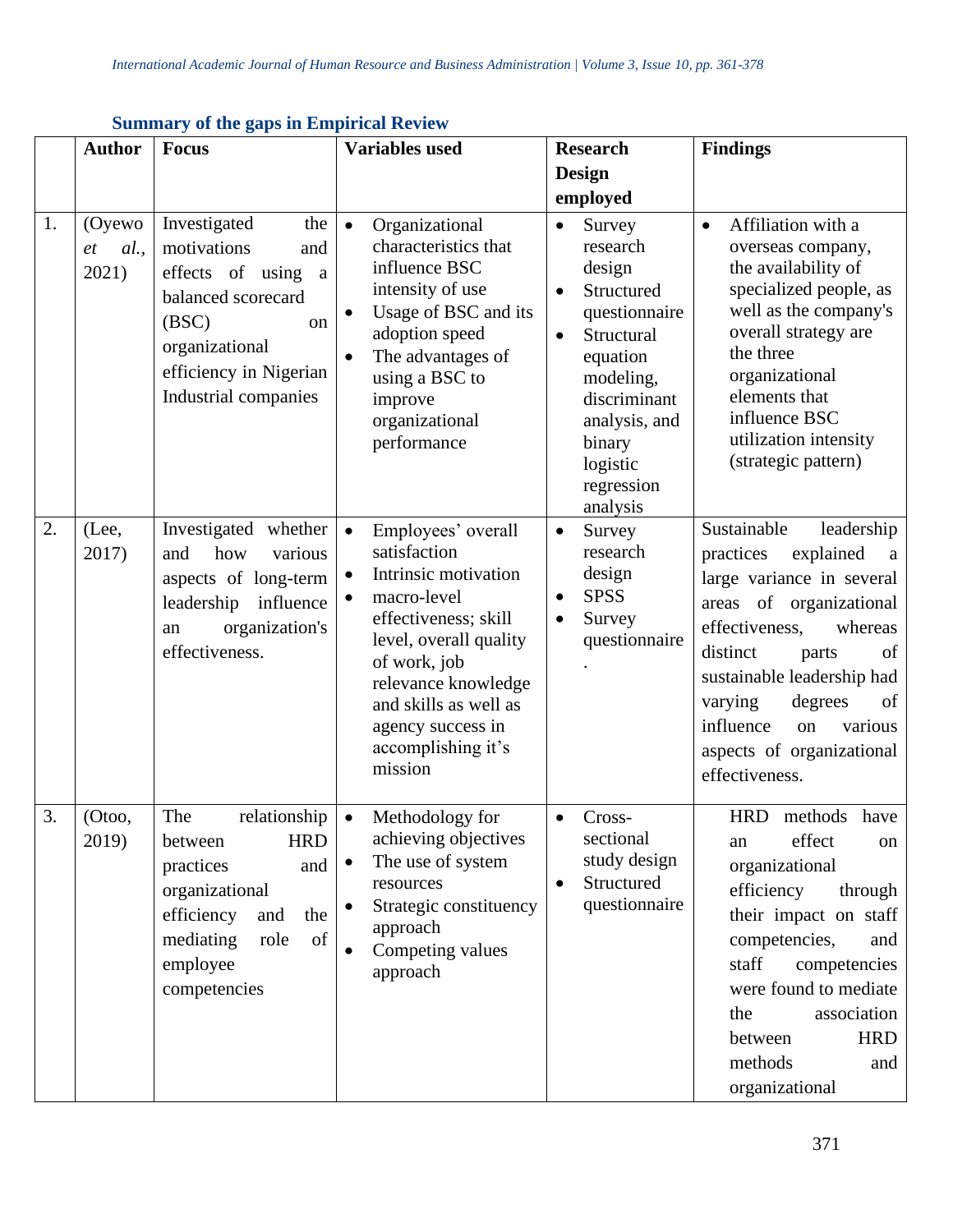|    |                                             |                                                                                                                                                                                                                                                                                                                                               |                                                                                                                                                                                  |                                                                                                                                                                                                                | efficiency.                                                                                                                                                                                                                                                                                                    |
|----|---------------------------------------------|-----------------------------------------------------------------------------------------------------------------------------------------------------------------------------------------------------------------------------------------------------------------------------------------------------------------------------------------------|----------------------------------------------------------------------------------------------------------------------------------------------------------------------------------|----------------------------------------------------------------------------------------------------------------------------------------------------------------------------------------------------------------|----------------------------------------------------------------------------------------------------------------------------------------------------------------------------------------------------------------------------------------------------------------------------------------------------------------|
| 4. | (Carol<br>$\&$<br>Florah,<br>2019)          | Studied the influence<br>of<br>performance<br>management<br>staff<br>strategies<br>on<br>output at the<br><b>State</b><br>Department<br>of<br>Labour in Nairobi                                                                                                                                                                               | Employee's appraisal<br>$\bullet$<br>Providing<br>$\bullet$<br>performance<br>feedback to<br>employees                                                                           | Descriptive<br>$\bullet$<br>research<br>design<br>structured<br>$\bullet$<br>questionnaire<br>S<br>Regression<br>$\bullet$<br>analysis and<br>the use of<br>mean,<br>percentages,<br>and standard<br>deviation | Employee<br>productivity<br>was found to be strongly<br>both<br>correlated<br>with<br>employee<br>appraisal and<br>employee<br>performance<br>feedback                                                                                                                                                         |
| 5. | (Dayara<br>thna et<br>al.,<br>2019)         | The implications of<br>performance<br>high<br>work system (HPWS)<br>strength<br>from<br>a<br>managerial<br>perspective, as well<br>as the impact of legal,<br>cultural,<br>economic<br>political,<br>and<br>technological<br>challenges<br>the<br>on<br>conceptual model of<br><b>HPWSs</b><br>in<br>the<br>banking industry in<br>Sri Lanka. | Common practices<br>$\bullet$<br><b>HPWS</b> benchmarking<br>$\bullet$<br>Distinctive practices<br>$\bullet$                                                                     | Empirical,<br>$\bullet$<br>exploratory<br>study<br>Qualitative<br>inquiry<br>Case study                                                                                                                        | solid<br><b>HPWS</b><br>$\mathbf{A}$<br>that<br>results<br>in<br>positive<br>$\mathbf{a}$<br>attitude among<br>staff, is<br>required<br>achieve<br>to<br>beneficial<br>impacts<br>on<br>organizational<br>effectiveness.                                                                                       |
| 6. | (Thanga<br>velu &<br>Sudhah<br>ar,<br>2017) | The<br>relationship<br>employees'<br>between<br>understanding of their<br>performance<br>roles,<br>feedback, and their<br>perceptions of their<br>own performance.                                                                                                                                                                            | Dimension of Job<br>$\bullet$<br>Satisfaction (role<br>clarity, role conflict<br>and role content)<br>Performance<br>feedback dimension<br>Employee perception<br>of performance | Explanatory<br>research<br>design<br>Questionnair<br>e<br>Use of z-test<br>and chi-<br>square tests                                                                                                            | considerable<br>$\mathbf{A}$<br>relationship between role<br>clarity,<br>performance<br>feedback, and employee<br>happiness in terms of<br>performance perception.<br>In addition, a substantial<br>link<br>discovered<br>was<br>performance<br>between<br>feedback and employee<br>perceptions<br>of<br>their |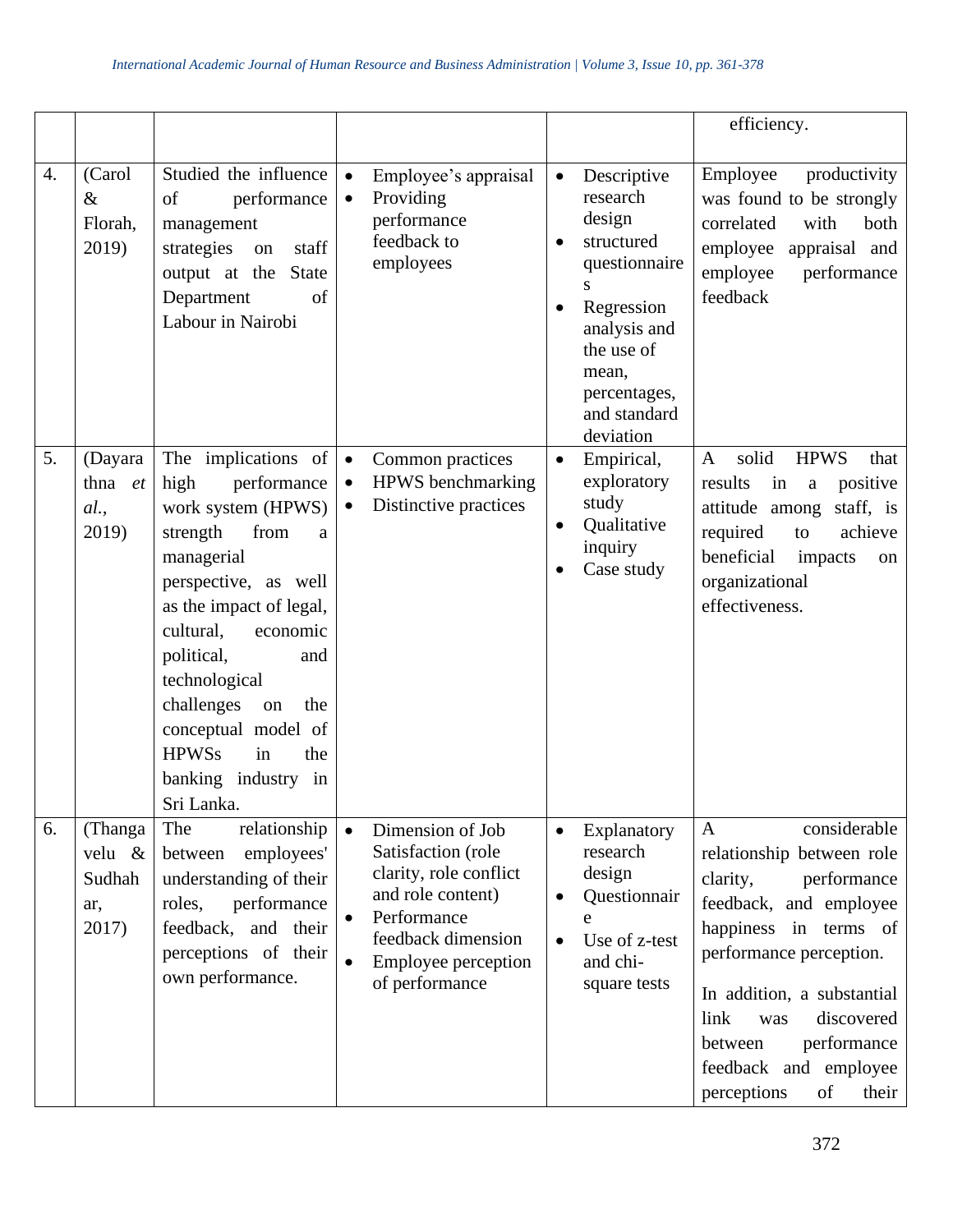|    |                    |                                                                                                              |                                                                                                                                                            |                                                                           | performance.<br>There<br>also<br>was<br>a<br>substantial<br>association<br>between the employee's<br>experience,<br>and<br>age,<br>performance evaluation.                                                                                                                                                                               |
|----|--------------------|--------------------------------------------------------------------------------------------------------------|------------------------------------------------------------------------------------------------------------------------------------------------------------|---------------------------------------------------------------------------|------------------------------------------------------------------------------------------------------------------------------------------------------------------------------------------------------------------------------------------------------------------------------------------------------------------------------------------|
| 7. | (Lugali<br>a, 2011 | Techniques<br>for <sub>l</sub><br>managing employee<br>performance at the<br>Kenya Sugar Board<br>in Nairobi | Performance<br>$\bullet$<br>agreements<br>Performance reviews<br>Rewards<br>٠<br>Training and<br>Development<br>Employee<br>development<br>Career planning | Descriptive<br>research<br>design<br>Case study<br>Personal<br>interviews | Employee<br>performance<br>strategies<br>management<br>used to improve<br>are<br>productivity by achieving<br>key strategic objectives.<br>Also, the study revealed<br>human<br>that<br>resources<br>were getting involved in<br>goal setting and appraised<br>yearly while training and<br>addressed<br>development<br>needs assessment |

# **Conceptual Framework**

**Independent Variable Dependent Variable September 1988**<br>
(*Performance Management Practices*) (*Organizational Effectiveness*) *(Performance Management Practices)* 

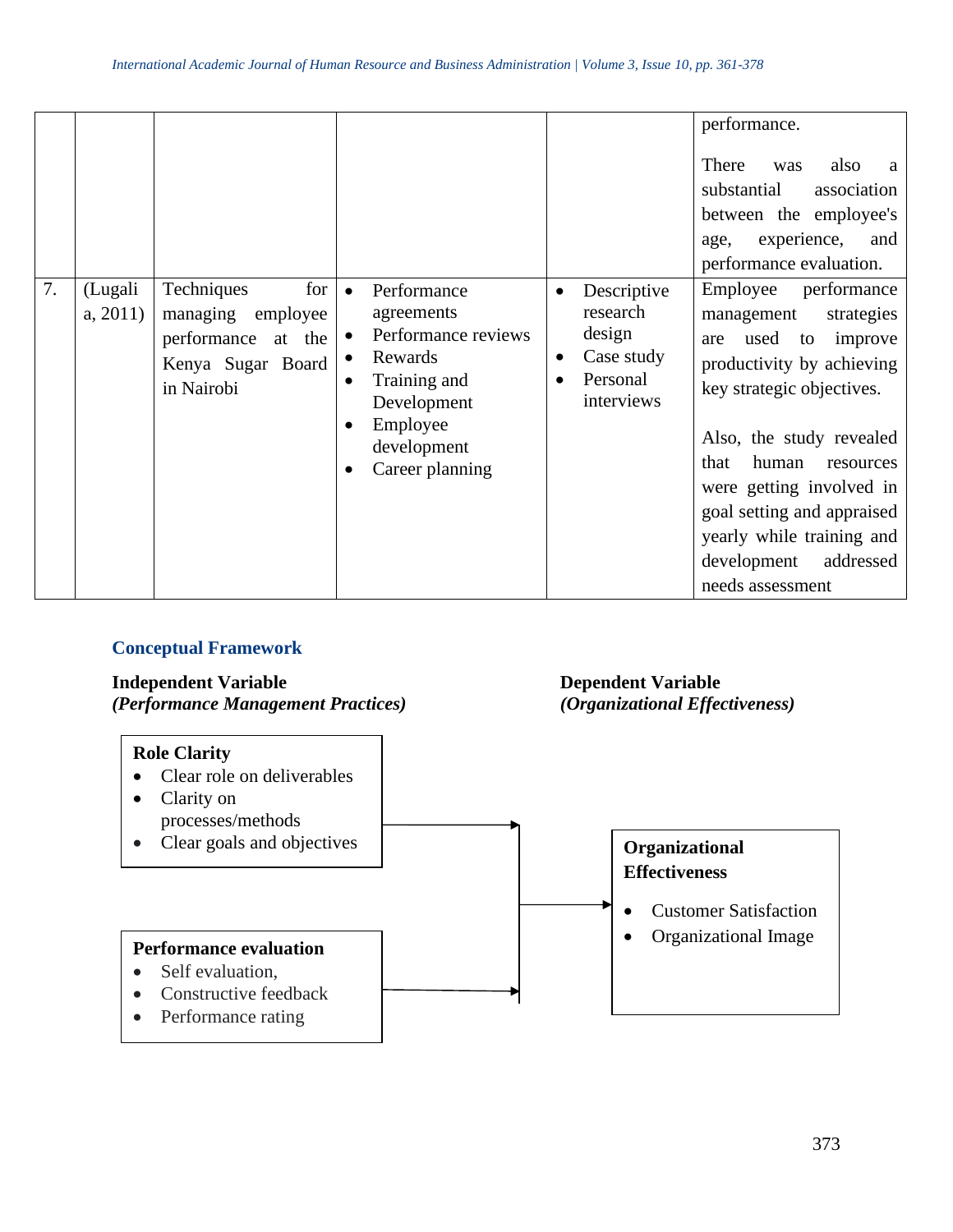#### **RESEARCH METHODOLOGY**

The Study adopted desk top review of empirical and theoretical literature. This methodology allows summary of literature based on synthesis of concepts, theories and results to come out with conclusion.

#### **DISCUSSIONS AND FINDINGS**

#### **Introduction**

The Section provides a summary of empirical and theoretical review for the conclusions and recommendations**.**

#### **Proposed Theoretical and Conceptual Framework**

This study seeks to investigate the concept of performance management practices and organizational effectiveness. The study is grounded on the theories of Resource Based view (RBV) and Expectancy theories. RBV theory is founded on the idea that resources are critical to a company's success, and that having access to and controlling these resources is a prerequisite for power. The theory examines the relationship between organizations and the resources they need in order to operate. Raw materials, funds, and personnel are all examples of resources. People will participate in behaviors that they feel will lead to favourable outcomes, according to the expectation theory. Individuals adjust their conduct in order to increase their chances of achieving their goals. Employees may change their judgments about the worth of such results and engage in different behaviors if the outcomes are not as gratifying as expected.

The proposed conceptual framework represents the various hypothesized relationships in this study - the relationships between performance management practices (independent variable) and organizational effectiveness (dependent variable). Role clarity and performance review will be investigated as the indicators that will lead to finding out how performance management practices impact organizational effectiveness. The study is an exploratory study with a view of making propositions that will demand the need for future empirical authentication. The study revealed that there is need to define and establish the link between performance management practices and organizational effectiveness outcomes.

#### **CONCLUSIONS AND RECOMMENDATIONS**

#### **Conclusions**

The purpose of this study was to weigh the concept of organizational effectiveness and establish its relationship with performance management practices. Organizations use performance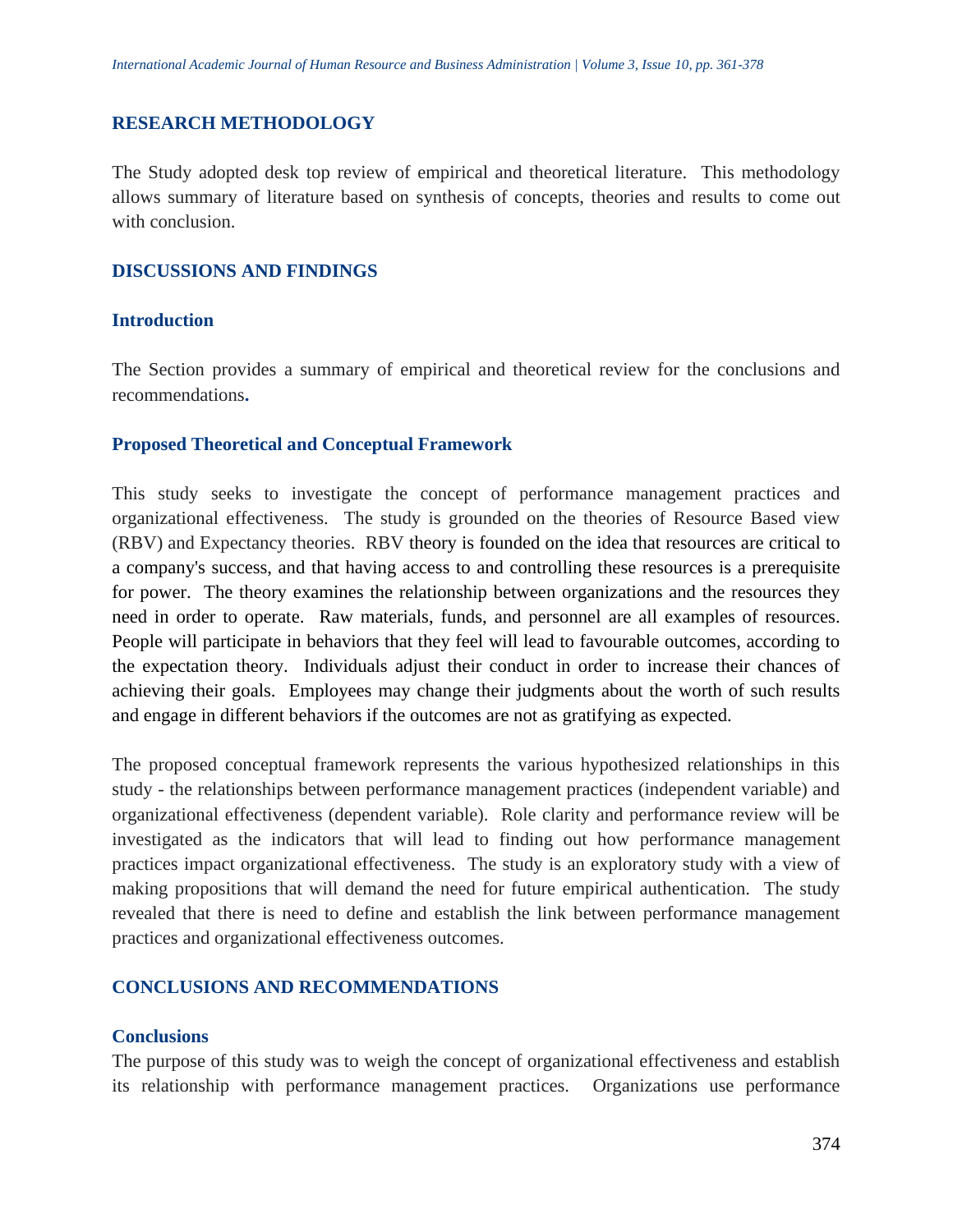management practices to ensure that employees are performing and working towards achievement of both individual and corporate goals and objectives.

The indicators of focus for this study are customer satisfaction and organizational image for the dependent variable while role clarity and performance review are used for the independent variable. The benefits of organizational effectiveness include; customer satisfaction, better organizational image, decreased costs, improved customer engagement and value, efficiency, better management and better organizational outcomes among others. Benefits of role clarity include; high level of employee satisfaction, reduced turnover rates, increased employee creativity and learning, increased organizational commitment, increased job involvement, improved job performance and increased organizational efficiency. Performance review benefits organizations in that it is a basis for promotion, compensation, employee development and communication. It is consequently important to tie these performance management practices indicators to organizational effectiveness. As a result of the existing empirical dilemmas, a conclusion has not been arrived at from the findings brought about from the limited theorizing, conceptualization and the emerging gaps. Therefore, there is no conclusion evidence that performance management practices are significant on organizational effectiveness.

### **Recommendations**

The study recommends that it is important to examine the connection between performance management practices and organizational effectiveness. Managers and supervisors should ensure that deliverables, processes/methods as well as goals and objectives are clear to employees. Role content and scope should be clearly defined to avoid role ambiguity and role conflict. Employees' performance should also be reviewed from time to time to ensure that goals and objectives are continuously being met towards the achievement of organizational effectiveness.

# **REFERENCES**

Aguinis, H. (2019). *Performance management for dummies*. John Wiley & Sons.

- Armstrong, M., & Baron, A. (2014). *Managing performance management in action*. Chartered Institute of Personnel and Development.
- Bustinza, O. F., Vendrell-Herrero, F., Perez-Arostegui, M. N., & Parry, G. (2016). Technological capabilities, Resilience Capabilities and organizational effectiveness. *The International Journal of Human Resource Management*, *30*(8), 1370–1392. <https://doi.org/10.1080/09585192.2016.1216878>
- Cameron, K. (2015). Organizational effectiveness. *Wiley Encyclopedia of Management*, 1–4. <https://doi.org/10.1002/9781118785317.weom110202>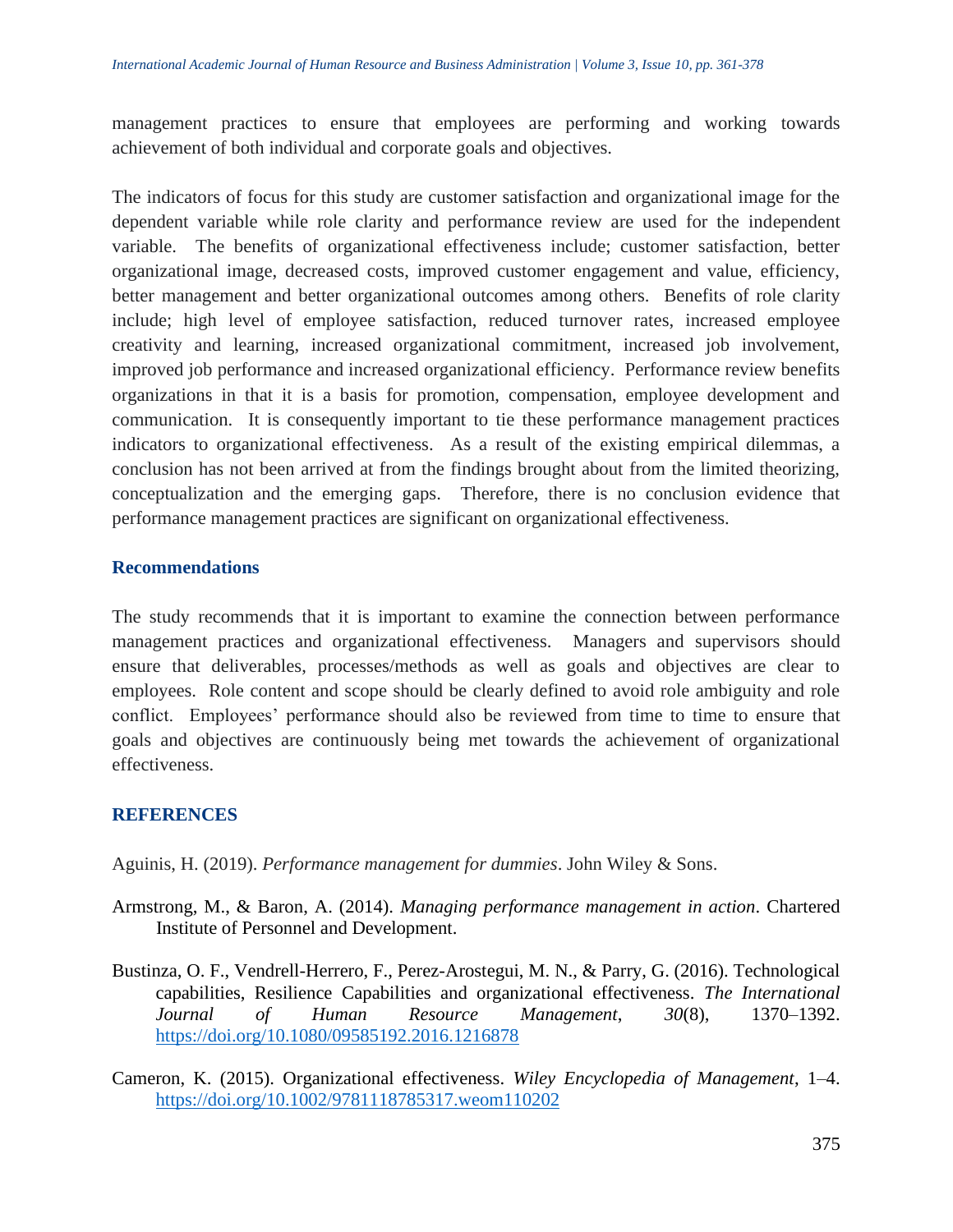- Carol, O., & Florah, O. M. (2019). Performance management practices and employee productivity at State Department of Labour, Kenya. *International Journal of Business, Humanities and Technology*, *9*(4).<https://doi.org/10.30845/ijbht.v9n4p3>
- Dayarathna, D. K., Dowling, P. J., & Bartram, T. (2019). The effect of high performance work system strength on organizational effectiveness. *Review of International Business and Strategy*, *30*(1), 77–95.<https://doi.org/10.1108/ribs-06-2019-0085>
- Delery, J., & Gupta, N. (2016). Human Resource Management Practices and organizational effectiveness: Internal Fit Matters. Journal of Organizational Effectiveness: People and Performance, 3(2), 139–163.<https://doi.org/10.1108/joepp-03-2016-0028>
- Douglas, S., Merritt, D., Roberts, R., & Watkins, D. (2021). Systemic leadership development: Impact on organizational effectiveness. *International Journal of Organizational Analysis*, *ahead-of-print*(ahead-of-print).<https://doi.org/10.1108/ijoa-05-2020-2184>
- Farris, J. A., van Aken, E. M., Letens, G., Chearksul, P., & Coleman, G. (2011). Improving the performance review process. *International Journal of Operations & Production Management*, *31*(4), 376–404.<https://doi.org/10.1108/01443571111119524>
- Gottschalk, P., & Solli-Sæther, H. (2005). Critical success factors from it outsourcing theories: An empirical study. *Industrial Management & Data Systems*, *105*(6), 685–702. <https://doi.org/10.1108/02635570510606941>
- Hart, E. W. (2018). *Feedback in performance reviews*. Center for Creative Leadership.
- Holbeche, L. (2016). Influencing organizational effectiveness. <https://doi.org/10.4324/9781315815862>
- Jena, J. K. (2020, June 15). *Role clarity: Key to organizational success*. LinkedIn. Retrieved November 14, 2021, from [https://www.linkedin.com/pulse/role-clarity-key-organizational](https://www.linkedin.com/pulse/role-clarity-key-organizational-success-jitendra-k-jena?articleId=6678006082385801216)[success-jitendra-k-jena?articleId=6678006082385801216.](https://www.linkedin.com/pulse/role-clarity-key-organizational-success-jitendra-k-jena?articleId=6678006082385801216)
- Kamyabi, Y., & Devi, S. (2012). The impact of advisory services on Iranian SME Performance: An empirical investigation of the role of professional accountants. *South African Journal of Business Management*, *43*(2), 61–72.<https://doi.org/10.4102/sajbm.v43i2.184>
- Kelecic, P. (2020). Covid-19 crisis. *International Journal of Contemporary Business and Entrepreneurship*, *1*(1), 50–61.<https://doi.org/10.47954/ijcbe.1.1.4>
- Kundu, S. C., Kumar, S., & Lata, K. (2019). Effects of perceived role clarity on innovative work behavior: A multiple mediation model. *RAUSP Management Journal*, *55*(4), 457–472. https://doi.org/10.1108/rausp-04-2019-0056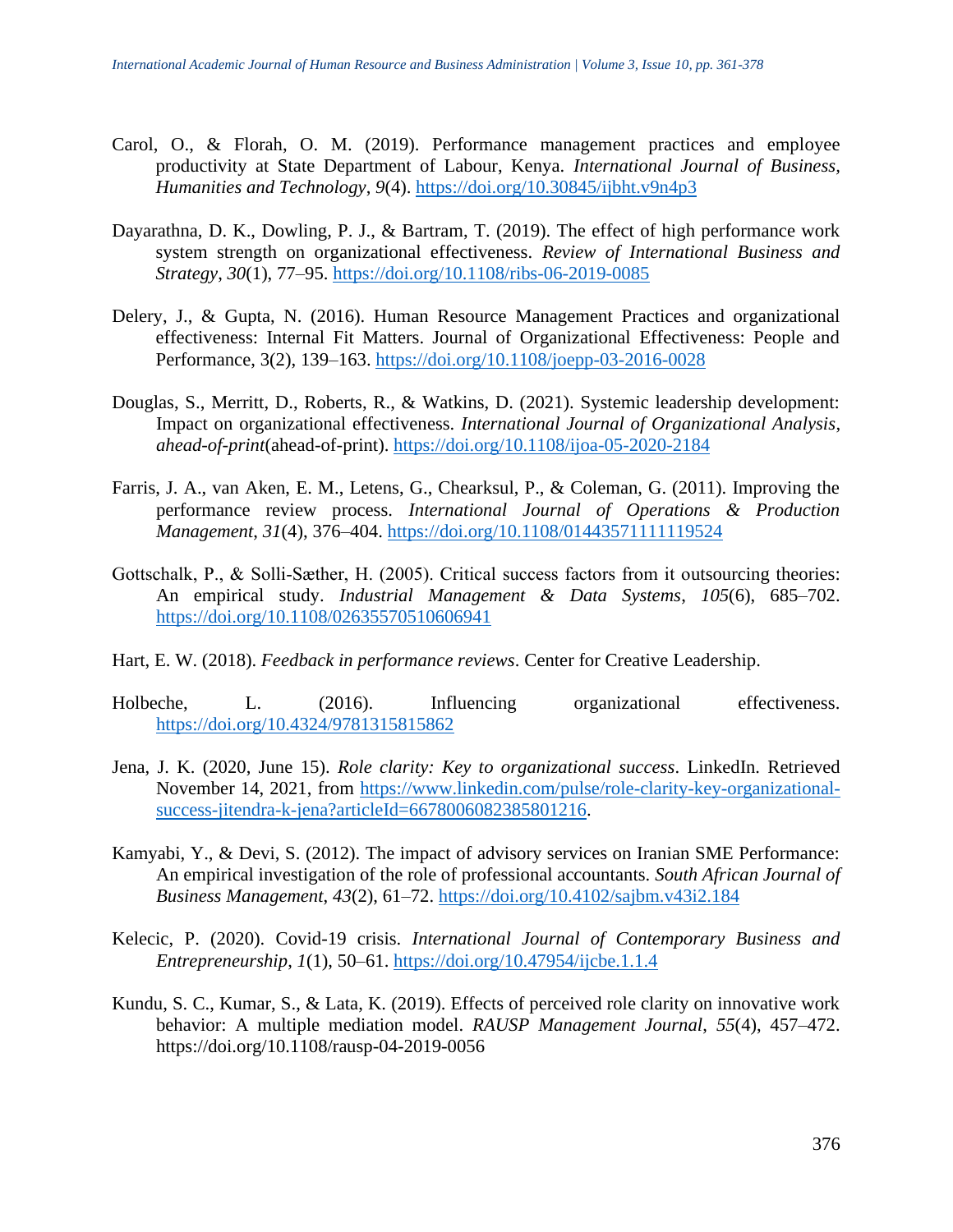- Kuria, M. W., & Mose, D. T. (2019). Effect of green human resource management practices on organizational effectiveness of universities in Kenya. *Human Resource and Leadership Journal*, *4*(2), 1–20.<https://doi.org/10.47941/hrlj.319>
- Lee, H.-W. (2017). Sustainable leadership: An empirical investigation of its effect on organizational effectiveness1. *International Journal of Organization Theory and Behavior*, *20*(4), 419–453.<https://doi.org/10.1108/ijotb-20-04-2017-b001>
- Lugalia, N. A. (2011). *Employee performance management practices in Kenya Sugar Board* (Doctoral dissertation, University of Nairobi).
- McIvor, R. (2008). How the transaction cost and resource-based theories of the firm Inform Outsourcing Evaluation. *Journal of Operations Management*, *27*(1), 45–63. <https://doi.org/10.1016/j.jom.2008.03.004>
- Myrden, S. E., & Kelloway, K. (2015). Young Workers' perception of Brand Image: Main and moderating effects. *Journal of Organizational Effectiveness: People and Performance*, *2*(3), 267–281.<https://doi.org/10.1108/joepp-09-2014-0055>
- Otoo, F. N. (2019). Human resource development (HRD) practices and banking industry effectiveness. *European Journal of Training and Development*, *43*(3/4), 250–271. <https://doi.org/10.1108/ejtd-07-2018-0068>
- Oyewo, B., Moses, O., & Erin, O. (2021). Balanced scorecard usage and organizational effectiveness: Evidence from manufacturing sector. *Measuring Business Excellence*, *ahead-of-print*(ahead-of-print).<https://doi.org/10.1108/mbe-01-2021-0005>
- Penrose, E.T. 1959. The theory of the growth of the firm. Oxford: Basil Blackwell.
- Prior, D.D. (2003), "*The resource based view of the firm: a literature review*", Macquarie University Research Working Paper Series, 7, August.
- Purvis, R. L., Zagenczyk, T. J., & McCray, G. E. (2015). What's in it for me? using expectancy theory and climate to explain stakeholder participation, its direction and intensity. *International Journal of Project Management*, *33*(1), 3–14. <https://doi.org/10.1016/j.ijproman.2014.03.003>
- Rao, T. V. (2016). Performance management towards organizational excellence. SAGE, Response Business Books.
- Rho, E., Yun, T., & Lee, K. (2015). Does organizational image matter? image, identification, and employee behaviors in public and nonprofit organizations. *Public Administration Review*, *75*(3), 421–431.<https://doi.org/10.1111/puar.12338>
- Salaman, Graeme; Storey, John; Billsberry, Jon. 2nd Edition. 2005. *Strategic Human Resource Management: Theory and Practice.* Sage Publications Ltd.